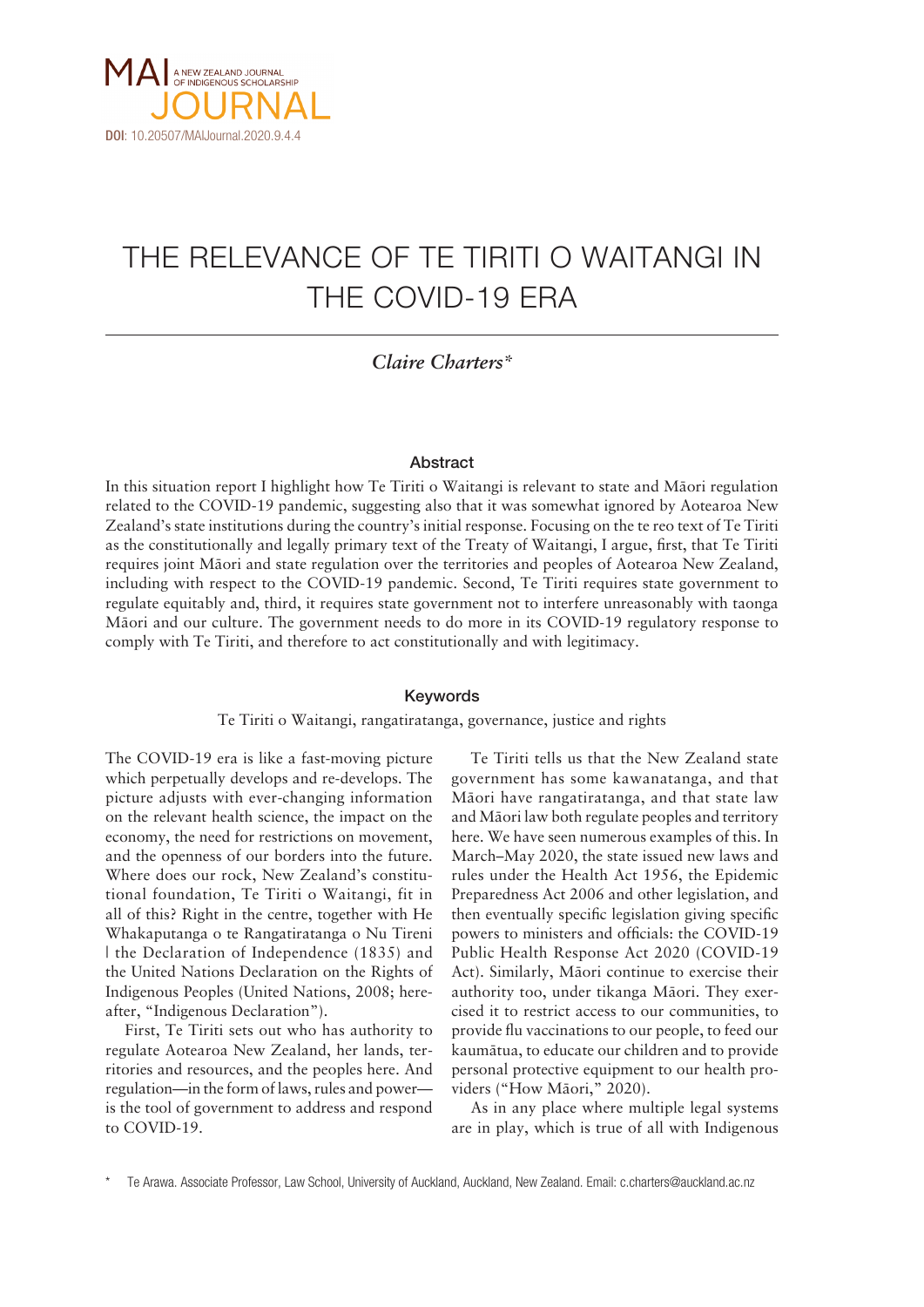peoples, there needs to be coordination between laws and between the makers and the enforcers of the law. It was heartening to see the police and iwi working together on the East Coast, in Taranaki, in Northland, and in other places around the motu to enforce iwi rähui and other restrictions on movement within their rohe (Johnston, 2020; Williams & Harris, 2020).

On the other hand, it would have been good to see more effort by state government to work in partnership with Mäori governments to jointly devise and implement strategies, under law, to address COVID-19. State funding to support Mäori initiatives to respond to COVID-19 was welcomed, even if it might have come sooner. Coordinated governance would have been better, especially based on shared information and expertise, and an understanding of equally shared authority to regulate. Coordinated oversight of state governmental action would have been better, too, including more involvement of Mäori in the Epidemic Response Committee (Hurihanganui, 2020). Most tellingly, so too would have greater and more influential Mäori involvement in the development of the COVID-19 Act (Kelsey, 2020). Instead, most Mäori who were approached were given only hours to comment, and some important contributions were rejected or ignored.

The Indigenous Declaration provides a blueprint for how Indigenous law and state law should co-exist. For example, Article 4 requires, as one expression of self-determination, Mäori autonomy and self-government in local and internal affairs. This means that state law should not regulate matters that are fundamental to Mäori. On the contrary, tikanga Mäori should regulate internal Mäori affairs.

I hope that the New Zealand Government will continue with its work towards a plan to realise the Indigenous Declaration and provide more detail on a postcolonial plural legal structure. We could have used such a plan during this emergency. The independent working group established by Cabinet to provide the government with advice on how to realise the Indigenous Declaration is still waiting for the government to respond to its report, coming up to nine months after delivering it.

Second, as Aotearoa's constituting and foundational treaty, Te Tiriti imposes restrictions on te Karauna. If state authority, and power, is not exercised in accordance with Te Tiriti—or human rights, or Indigenous peoples' rights—it is constitutionally illegal and illegitimate, even in times of emergency when restrictions can be somewhat relaxed (at least under state law).

The principle of equity is basic to Te Tiriti. What we know for sure is that Mäori do not enjoy equity with non-Mäori in today's Aotearoa. This is an unfortunate truth in many of the areas that are under pressure during this time: health, education, housing and criminal justice, and especially our prisons.

As my colleague and whanaunga Dr Elana Curtis (2020) points out, it behoves state government to focus on the impact of seemingly "neutral" COVID-19 strategies on Mäori, for example, diverting care from patients with chronic illness, which Mäori disproportionately experience. And, given our relatively high level of chronic illness, the state is required to take super-good care that COVID-19 does not come into high-density Mäori communities, where the impact could be proportionately worse, as it has been in Indigenous communities in the United States and Brazil, for example.

Third, Te Tiriti protects Mäori rights to taonga Mäori, including our culture. How is this relevant during the COVID-19 pandemic? By way of example, it requires attention to how restrictions on movement and association might impact on Mäori practising our culture, whether it be in relation to tangihanga or catching fish, or the ability to kaitiaki river or manaaki our manuhiri. Such restrictions, even if part of a general prohibition, are only legally justified if they are kept to the minimum level and for the shortest time necessary.

Looking ahead, state and Mäori regulation continues and will continue in the post-COVID-19 period, and that regulation should also comply with Te Tiriti, as it should at all times. There is some cause for concern. The government has given itself a number of additional powers to enable it to restrict the movement of people in the unhappy case that COVID-19 returns, under the COVID-19 Act and associated legislation, including on marae. Marae are sovereign spaces for Mäori, and it is questionable whether state government should have any authority there, ever. One can only hope that the government will not use that power unless it has the consent of the relevant tangata whenua of the rohe where the marae sits.

State government is also considering expedited processes to fast-track development in the Resource Management Act 1991 (RMA) and has introduced a short-term consenting process to achieve this under the COVID-19 Recovery (Fasttrack Consenting) Act 2020 (see Ministry for the Environment, 2020). Mäori must be involved, and must have authority to provide their free, prior and informed consent to new and amended